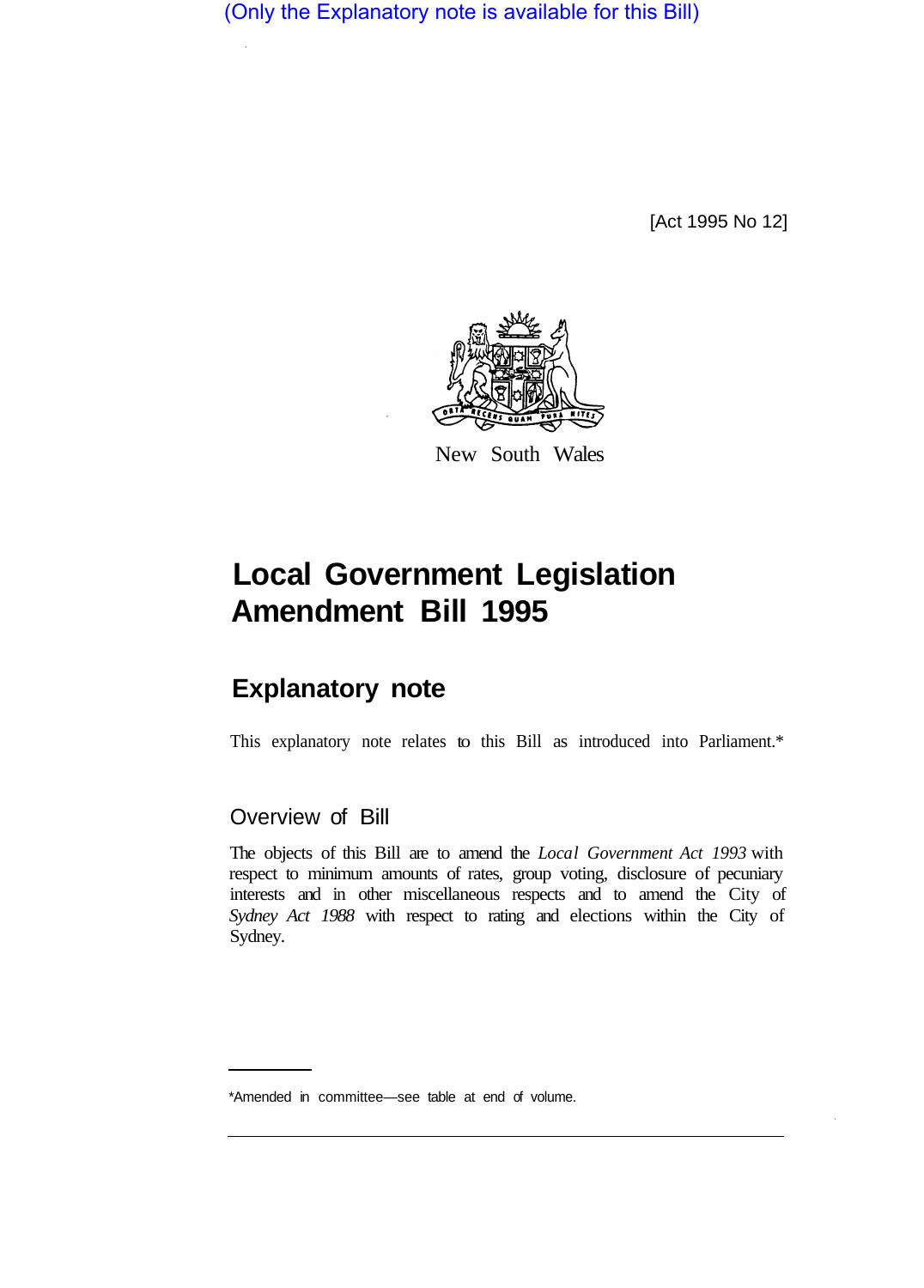Explanatory note

# Outline of provisions

**Clause 1** sets out the name (also called the short title) of the proposed Act.

**Clause 2** provides that the proposed Act will commence on a day or days to be proclaimed.

**Clause 3** gives effect to the Schedule of amendments to the *Local Government Act 1993.* 

**Clause 4** gives effect to the Schedule of amendments to the *City of Sydney Act 1988.* 

# **Schedule 1 Amendment of Local Government Act 1993**

#### **Confidentiality of correspondence and reports**

**Schedule 1(1) and (2)** make amendments that will enable a council or a committee of the council to withhold from the public correspondence and reports that are of a confidential nature and that are dealt with at a meeting that is open to the public. In the absence of the amendments, confidentiality could only be maintained if the meeting were closed to the public.

# **Public collections**

**Schedule 1 (3)** will prevent persons from conducting a fundraising collection in a public place or from door to door unless they do so with the approval of the council.

#### **Withholding of councillors' fees**

**Schedule 1 (4)** makes it clear that a councillor is not to be paid annual fees for any period for which the councillor is suspended from office.

**Schedule 1 (5)** will enable a council to withhold or reduce the amount of fees payable to councillors if they are absent from meetings and in such other circumstances as may be prescribed by the regulations.

# **Candidature as mayor and councillor**

**Schedule 1 (6)** facilitates and clarifies the procedure for the counting of votes if a candidate for the office of councillor has successfully contested the office of mayor.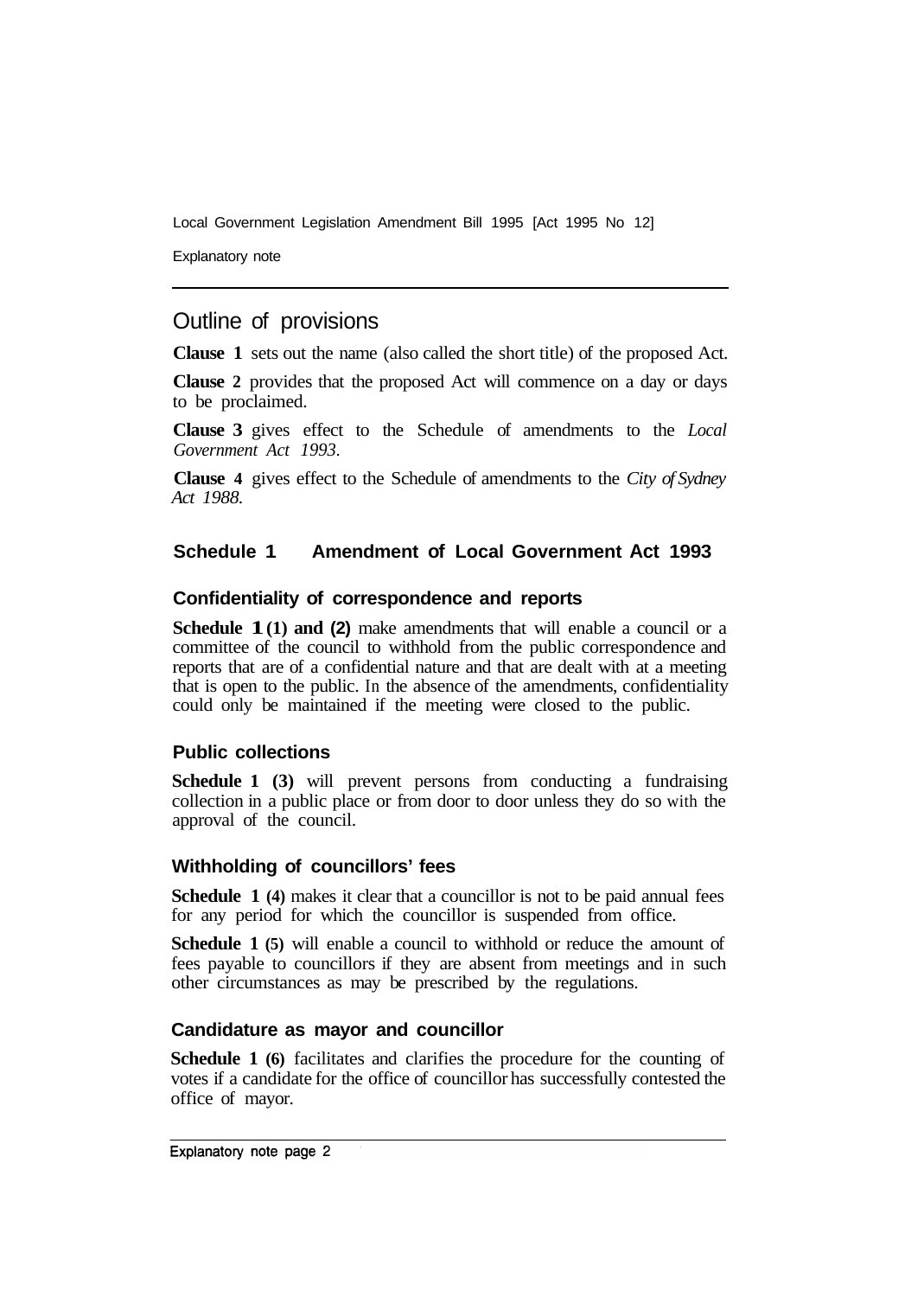Explanatory note

# **Grouping of candidates and group voting tickets**

**Schedule 1 (7) and (15)** will enable the grouping of candidates on a ballot paper for an election of councillors and the distribution of votes in accordance with group voting tickets lodged by groups with the returning officer.

# **Calling of extraordinary meetings of councils**

**Schedule 1 (8)** extends from 7 days to 21 days the period within which the mayor must call an extraordinary meeting of the council if requested to do so by at least 2 councillors.

# **Delegation of council functions**

**Schedule 1 (9)** will enable a council to delegate the power to sell items of plant or equipment.

# **Presentation of audited financial reports**

**Schedule 1 (10)** extends from 1 month to 6 weeks the period within which a council must fix a meeting to present its audited financial reports after receiving them from its auditor.

# **Pecuniary interests**

**Schedule 1 (11)** removes the requirement that a member of a council committee must disclose pecuniary interests in matters before the committee if the committee is a wholly advisory committee.

**Schedule 1 (12)** enables a councillor, despite having a pecuniary interest, to participate in and vote on a question relating to the appointment of a councillor to a remunerated position on a body as the representative or delegate of the council.

**Schedule 1 (13)** removes several formal requirements concerning the making of a complaint that a person has failed to disclose a pecuniary interest where the complaint is made by the Director-General of the Department of Local Government.

# **Public notice of council fees**

**Schedule 1 (14)** enables a council to amend or introduce a fee during a year after giving public notice.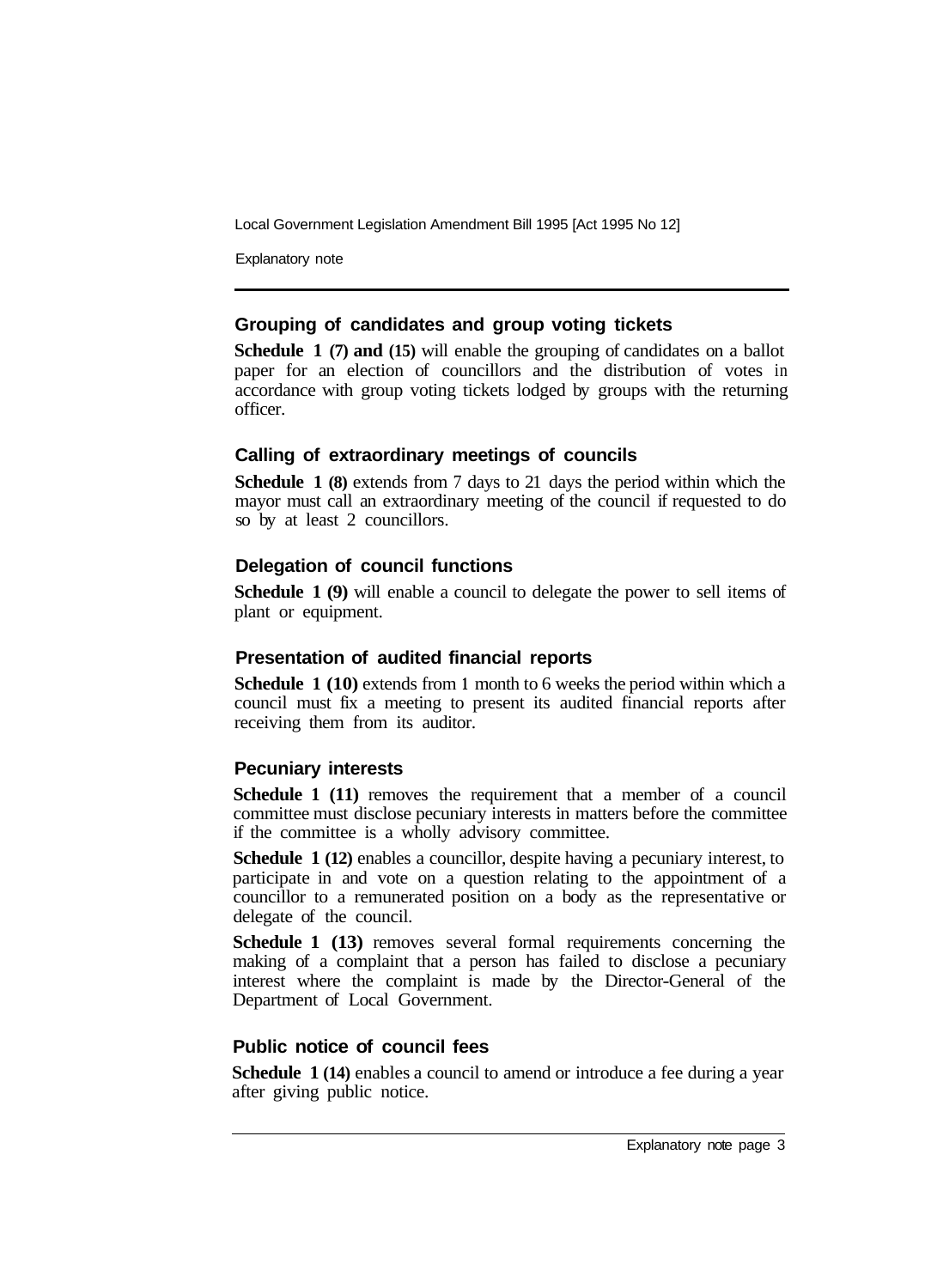Explanatory note

# **Constitution of councils and council areas**

**Schedule 1 (16)** exempts a council from a failure to notify the Electoral Commissioner and the Australian Statistician of changes to ward boundaries before the end of the third year of its term of office (as required by section 211 of the *Local Government Act 1993*) if the notification was given on or before 28 February 1995 or a later date determined by the Minister for Local Government.

**Schedule 1 (17)** enables certain councils to increase their number of councillors by one for the purpose of the ordinary election due to be held in September 1995. Schedule 1 (17) also provides for the constitution of the Sutherland Shire Council.

# **Minimum amounts of rates**

**Schedule 1 (18)** repeals a provision in the *Local Government Act 1993* that would, if it were not repealed, prevent a council from specifying a minimum amount of a rate on or after 1 July 1995. The consequence is that councils will be able to continue to set minimum amounts of rates.

# **Savings and transitional regulations**

**Schedule 1 (19)** will enable the making of regulations of a savings or transitional nature consequent on the enactment of the proposed Act.

# **Schedule 2 Amendment of City of Sydney Act 1988**

The amendments made by this Schedule have been prepared on the basis that they will not commence until after the amendments made to the *City of Sydney Act 1988* by the proposed *Statute Law Revision (Local Government) Act 1995* have commenced.

# **Qualifications of electors**

**Schedule 2 (1), (2) and (4)–(8)** amend the qualifications of an elector who is entitled to participate in the election of persons to the Sydney City Council where the elector is a ratepaying lessee. An additional requirement is to be imposed that the ratepaying lessee must be a person who pays at least \$5,000 per annum for the lease and rates. This is currently a requirement for an elector who votes in the capacity of an occupier.